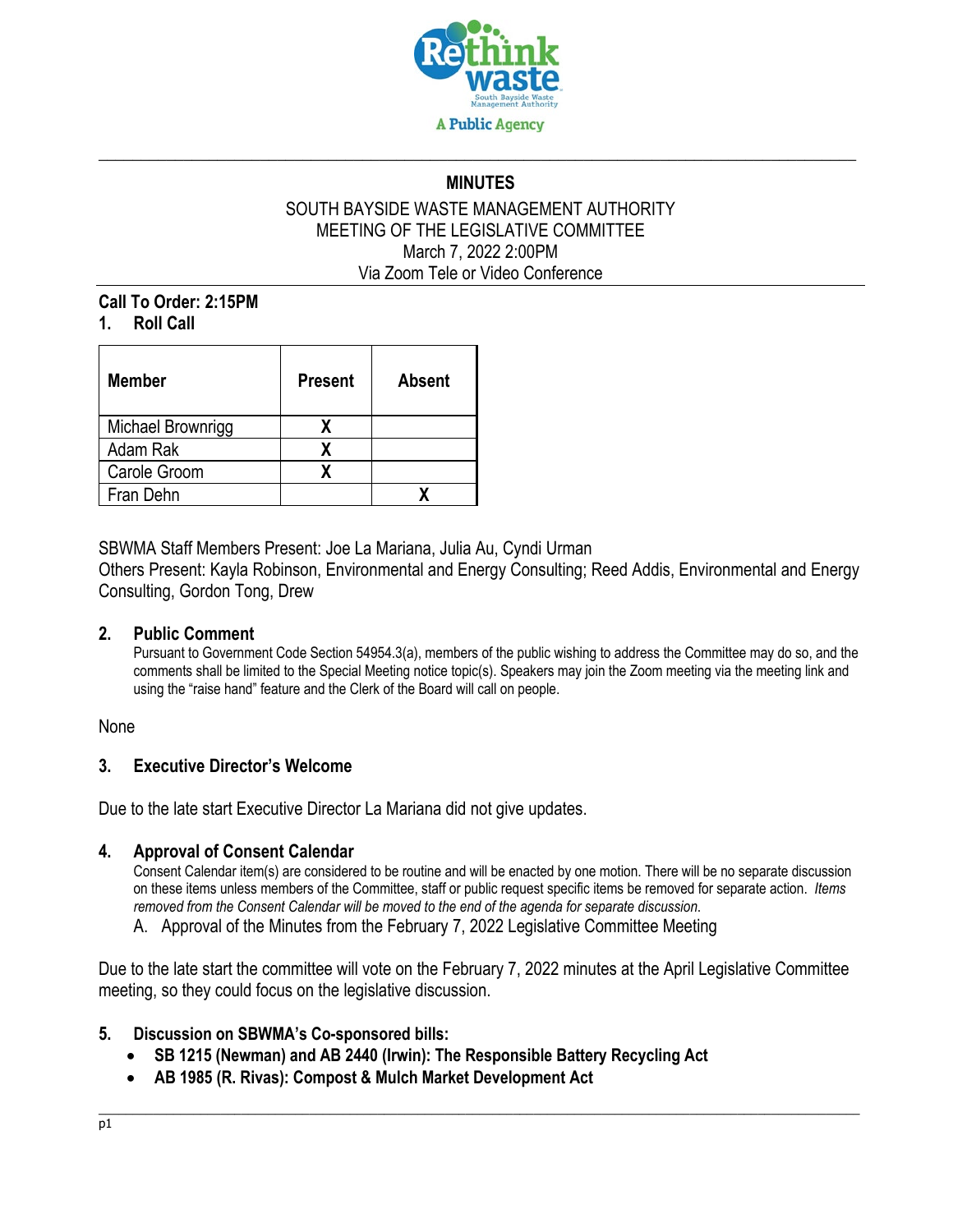Kayla Robinson gave an overview of the current legislative bills the Agency is co-sponsoring this legislative session. . They include:

• SB 1215 (Newman) and AB 2440 (Irwin): The Responsible Battery Recycling Act – RethinkWaste is cosponsoring this with Californians Against Waste (CAW) and the California Product Stewardship Council (CPSC). These bills will be moving through both the Assembly and the Senate at the same time and will be amended at the same time. EEC is currently talking to opposition, as well as committee consultants in both houses to plan for those committee meetings likely in April.

Reed Addis added that tactically they are in a very good position on this bill. Having said that it's important for the legislative committee members to now be reaching out to colleagues across the state to create energy throughout California so communities are putting pressure from a grass roots perspective on their legislatures to say that this is an important issue to them.

• AB 1985 (R. Rivas): Compost & Mulch Market Development Act – RethinkWaste is also co-sponsoring this bill because of concerns around SB 1383's organic procurement requirements. This bill allows for local governments to get relief on the procurement side of SB1383. EEC will be meeting with CalRecycle on this issue in the next few months to hopefully find agreement on what would be an acceptable path forward for both CalRecycle and local governments.

Executive Director noted that the talking points to the Legislative Committee members were distributed on March 2.

The committee discussed the talking points memo they had received by email, and agreed to give staff feedback, and then get the talking points out to the full board.

## **6. Legislative Updates from EEC and Committee Discussion**

## • **2022 Legislative Session Introduced Bills the SBWMA is tracking**

Kayla Robinson then went over a list of introduced bills that EEC is recommending the SBWMA support in this legislative session.

AB 1690 (L. Rivas) – Ban on single use vapes and filters sponsored by the National Stewardship Action Council. The rationale for supporting this bill is that vape batteries have been a really big source of lithium-ion battery fires, and single use filters have been one of the biggest sources of litter in California. This bill gets at both of those RethinkWaste priorities.

SB 983 (Eggman) – Right to Repair sponsored by Californians Against Waste (CAW). The rationale for SBWMA support on this is because engaging in this issue is part of the long-term plan for the Agency as well as the goal for this bill to be to repair electronics, most of which have lithium-ion batteries in them so this would create less electronic waste.

SB 1046 (Eggman) would require the produce bags at grocery stores to be either compostable or recyclable by a date that is not yet set. The rationale for supporting this bill is that plastic bags continue to be an issue in the waste stream, and this is another way to continue to get at the plastic bag issue.

SB 1256 (Wieckoswski) would ban the sale of disposable propane cylinders. She noted this is the one-pound canister people use when camping, and the legislation would go into effect in 2028 to give time for manufacturers to adapt. The rationale for support of this is that these smaller cylinders are a fire risk, and there are reusable alternatives on the market.